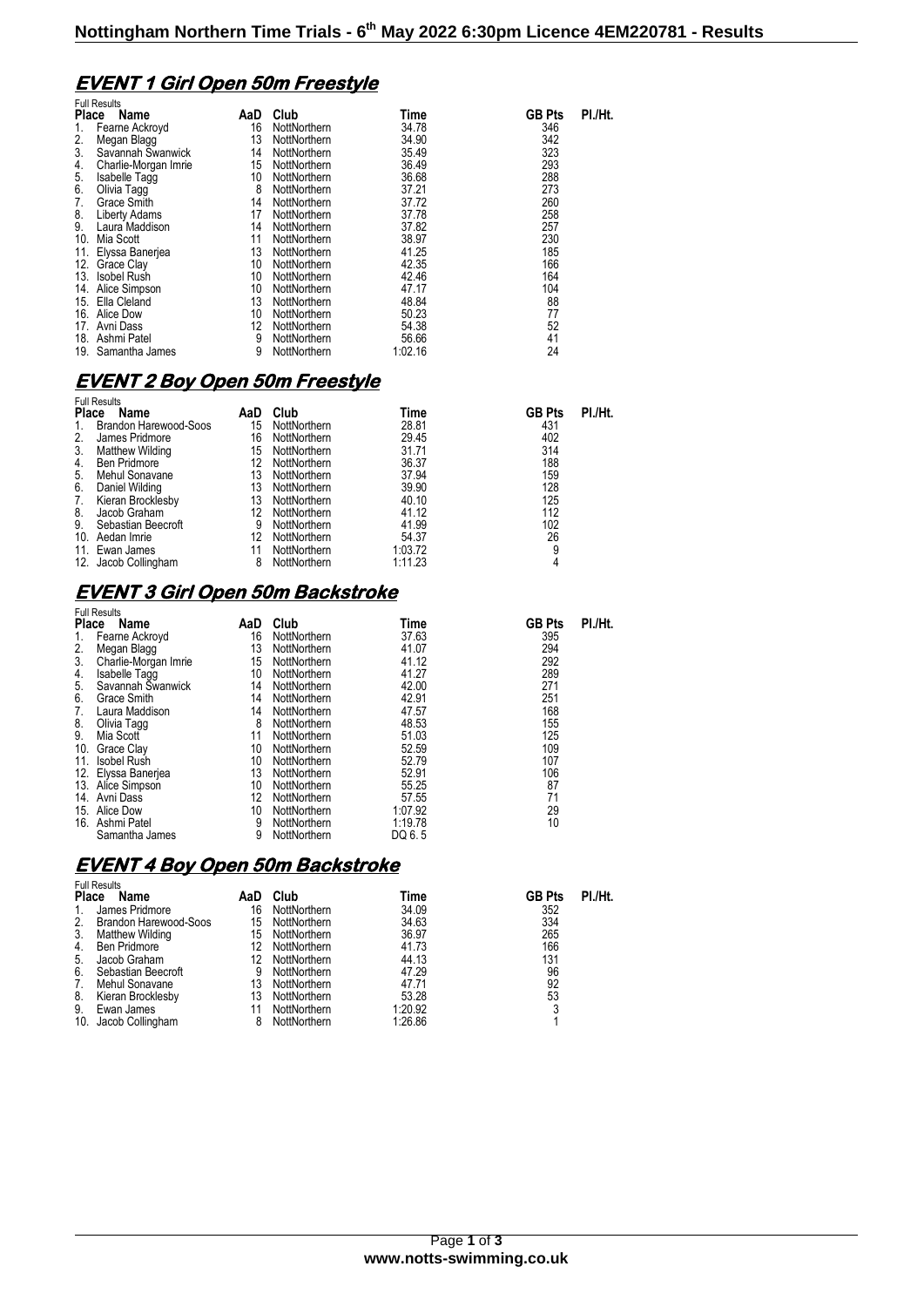## **EVENT 5 Girl Open 50m Breaststroke**

| Name              | AaD                                                                                   | Club         | Time    | <b>GB Pts</b> | PI./Ht. |
|-------------------|---------------------------------------------------------------------------------------|--------------|---------|---------------|---------|
| Liberty Adams     | 17                                                                                    | NottNorthern | 45.74   | 301           |         |
| Grace Smith       | 14                                                                                    | NottNorthern | 45.84   | 298           |         |
| Fearne Ackroyd    | 16                                                                                    | NottNorthern | 46.65   | 280           |         |
| Megan Blagg       | 13                                                                                    | NottNorthern | 48.05   | 252           |         |
| Savannah Swanwick | 14                                                                                    | NottNorthern | 50.51   | 209           |         |
|                   | 10                                                                                    | NottNorthern | 50.91   | 202           |         |
| Elyssa Banerjea   | 13                                                                                    | NottNorthern | 51.25   | 197           |         |
| Danait Bemnet     | 14                                                                                    | NottNorthern | 54.03   | 159           |         |
| Olivia Tagg       | 8                                                                                     | NottNorthern | 55.78   | 139           |         |
| Ella Cleland      | 13                                                                                    | NottNorthern | 58.87   | 110           |         |
| Grace Clay        | 10                                                                                    | NottNorthern | 1:00.56 | 96            |         |
| Alice Simpson     | 10                                                                                    | NottNorthern | 1:03.48 | 77            |         |
|                   | 9                                                                                     | NottNorthern | 1:10.34 | 45            |         |
| Alice Dow         | 10                                                                                    | NottNorthern | DQ 7.4  |               |         |
|                   | <b>Full Results</b><br><b>Place</b><br>Isabelle Tagg<br>11.<br>12.<br>13. Ashmi Patel |              |         |               |         |

## **EVENT 6 Boy Open 50m Breaststroke**

|    | <b>Full Results</b>    |     |              |         |               |         |
|----|------------------------|-----|--------------|---------|---------------|---------|
|    | <b>Place</b><br>Name   | AaD | Club         | Time    | <b>GB Pts</b> | PI./Ht. |
| 1. | James Pridmore         | 16  | NottNorthern | 41.31   | 278           |         |
| 2. | Brandon Harewood-Soos  | 15  | NottNorthern | 41.32   | 278           |         |
| 3. | <b>Matthew Wilding</b> | 15  | NottNorthern | 41.72   | 268           |         |
| 4. | <b>Ben Pridmore</b>    | 12  | NottNorthern | 50.93   | 120           |         |
| 5. | Sebastian Beecroft     | 9   | NottNorthern | 55.16   | 83            |         |
| 6. | Mehul Sonavane         | 13  | NottNorthern | 55.38   | 82            |         |
| 7. | Joshua Goldar          | 15  | NottNorthern | 58.74   | 61            |         |
| 8. | Kieran Brocklesby      | 13  | NottNorthern | 1:06.47 | 31            |         |
|    | Daniel Wilding         | 13  | NottNorthern | DQ 7.1  |               |         |
|    | Ewan James             |     | NottNorthern | DQ 7.4  |               |         |

### **EVENT 7 Girl Open 50m Butterfly**

| <b>Place</b><br>Name | AaD                 | Club         | Time    | <b>GB Pts</b> | PI./Ht. |
|----------------------|---------------------|--------------|---------|---------------|---------|
| Fearne Ackroyd       | 16                  | NottNorthern | 38.59   | 308           |         |
| Megan Blagg          | 13                  | NottNorthern | 42.78   | 211           |         |
| <b>Isabelle Tagg</b> | 10                  | NottNorthern | 45.22   | 169           |         |
| Laura Maddison       | 14                  | NottNorthern | 45.50   | 165           |         |
| Grace Smith          | 14                  | NottNorthern | 45.87   | 160           |         |
| Savannah Swanwick    | 14                  | NottNorthern | 46.95   | 145           |         |
| Olivia Tagg          | 8                   | NottNorthern | 47.59   | 137           |         |
| Isobel Rush          | 10                  | NottNorthern | 47.71   | 135           |         |
| Danait Bemnet        | 14                  | NottNorthern | 47.88   | 133           |         |
| Mia Scott            | 11                  | NottNorthern | 53.21   | 82            |         |
| Ashmi Patel          | 9                   | NottNorthern | 1:20.81 | 6             |         |
| Grace Clay           | 10                  | NottNorthern | DQ 8.2  |               |         |
| Alice Dow            | 10                  | NottNorthern | DQ 8.3  |               |         |
|                      | <b>Full Results</b> |              |         |               |         |

## **EVENT 8 Boy Open 50m Butterfly**

|              | <b>Full Results</b>   |     |              |       |               |         |
|--------------|-----------------------|-----|--------------|-------|---------------|---------|
| <b>Place</b> | Name                  | AaD | Club         | Time  | <b>GB Pts</b> | PI./Ht. |
| 1.           | Brandon Harewood-Soos | 15  | NottNorthern | 32.65 | 369           |         |
| 2.           | James Pridmore        | 16  | NottNorthern | 32.88 | 360           |         |
| 3.           | Matthew Wilding       | 15  | NottNorthern | 36.22 | 257           |         |
| 4.           | <b>Ben Pridmore</b>   | 12  | NottNorthern | 46.54 | 90            |         |
| 5.           | Daniel Wilding        | 13  | NottNorthern | 46.60 | 90            |         |
| 6.           | Mehul Sonavane        | 13  | NottNorthern | 51.58 | 54            |         |
| 7.           | Sebastian Beecroft    | 9   | NottNorthern | 54.28 | 41            |         |
| 8.           | Kieran Brocklesby     | 13  | NottNorthern | 55.22 | 37            |         |

#### **EVENT 9 Girl Open 100m Freestyle**  Full Results

|     | Full Results         |     |              |         |               |         |
|-----|----------------------|-----|--------------|---------|---------------|---------|
|     | Place<br>Name        | AaD | Club         | Time    | <b>GB Pts</b> | PI./Ht. |
| 1.  | Fearne Ackroyd       | 16  | NottNorthern | 1:17.31 | 335           |         |
| 2.  | Megan Blagg          | 13  | NottNorthern | 1:18.94 | 311           |         |
| 3.  | Savannah Swanwick    | 14  | NottNorthern | 1:20.43 | 292           |         |
| 4.  | Charlie-Morgan Imrie | 15  | NottNorthern | 1:20.54 | 290           |         |
| 5.  | Isabelle Tagg        | 10  | NottNorthern | 1:22.48 | 267           |         |
| 6.  | Olivia Tagg          | 8   | NottNorthern | 1:27.26 | 216           |         |
| 7.  | Laura Maddison       | 14  | NottNorthern | 1:27.94 | 210           |         |
| 8.  | Mia Scott            | 11  | NottNorthern | 1:32.73 | 170           |         |
| 9.  | Elyssa Banerjea      | 13  | NottNorthern | 1:35.63 | 149           |         |
| 10. | <b>Isobel Rush</b>   | 10  | NottNorthern | 1:41.16 | 117           |         |
| 11. | Grace Clay           | 10  | NottNorthern | 1:49.75 | 80            |         |
|     | 12. Ella Cleland     | 13  | NottNorthern | 2:06.28 | 38            |         |
|     | 13. Ashmi Patel      | 9   | NottNorthern | 2:38.72 | 9             |         |
|     |                      |     |              |         |               |         |